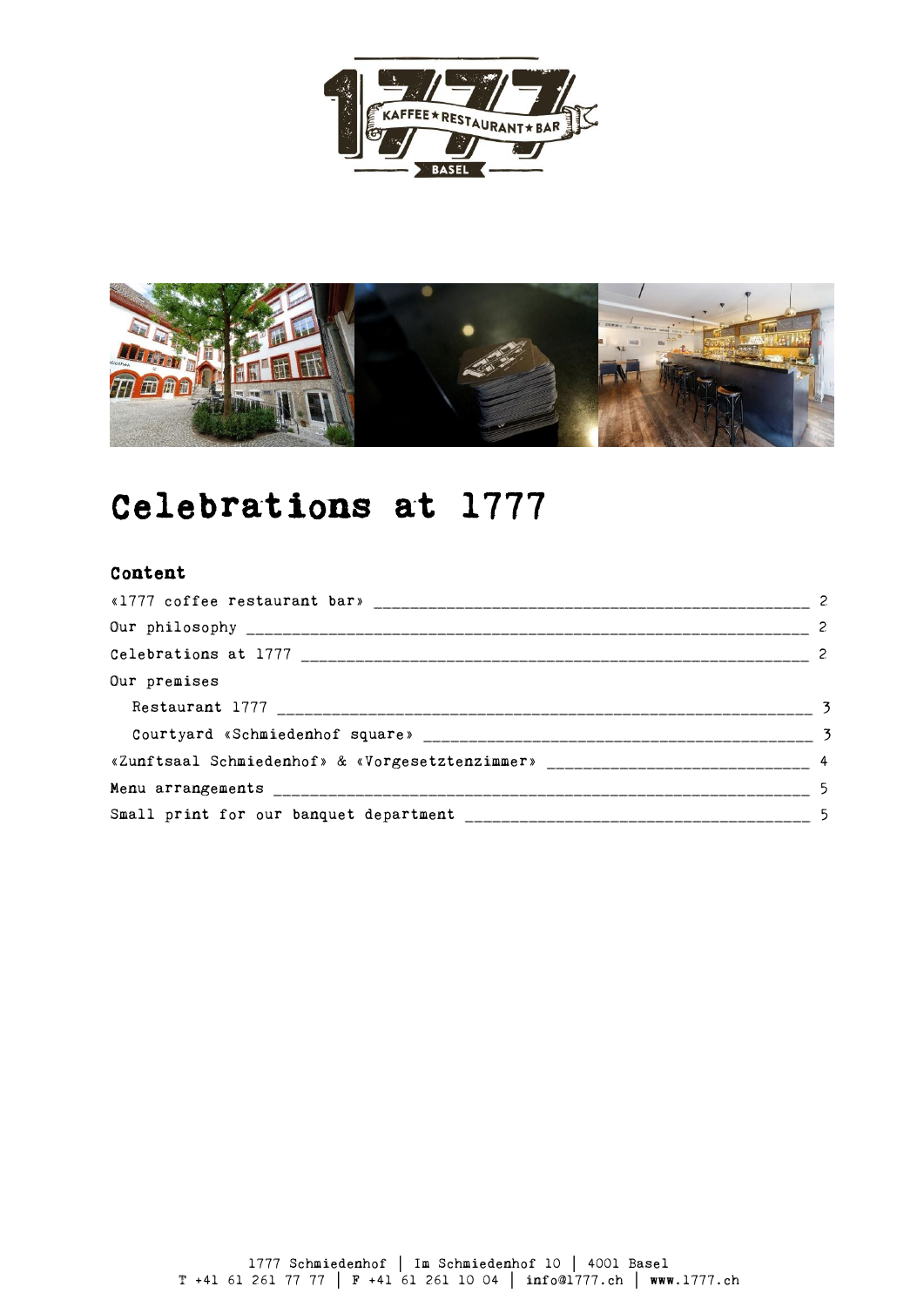

## «1777 coffee restaurant bar»

Situated in the centre of Basel's Old Town, on the historic Schmiedenhof square, we offer a wide range of choices. All of this in a beautiful, urban setting with plenty of retro appeal. The name 1777 is taken from the year in which the Society for the Good and Charitable (GGG) was founded. In «1777» we offer a cosmopolitan menu with the emphasis on European dishes. We are particularly influenced by Viennese coffeehouse culture, with a modern twist, and by Mediterranean cuisine.

## Our philosophy

A young and motivated team is here to serve you a wide range of dishes in a beautiful setting. Our products are all carefully selected and are oriented around today's requirements for simple cuisine. We therefore work with trusted suppliers and do not serve anything that we wouldn't eat ourselves. When it comes to our drinks, we aim to serve local products as much as possible.



## Celebrations at 1777

We have experience in organising events and would be pleased to organise your event. We would be thrilled to be your host, whether for simple after-work aperitifs, evening dinners with friends or business partners, or any other occasion. Our kitchen team guarantees excellent quality, lovingly presented. All of this in the centre of Basel's Old Town. Contact us for an individual offer.





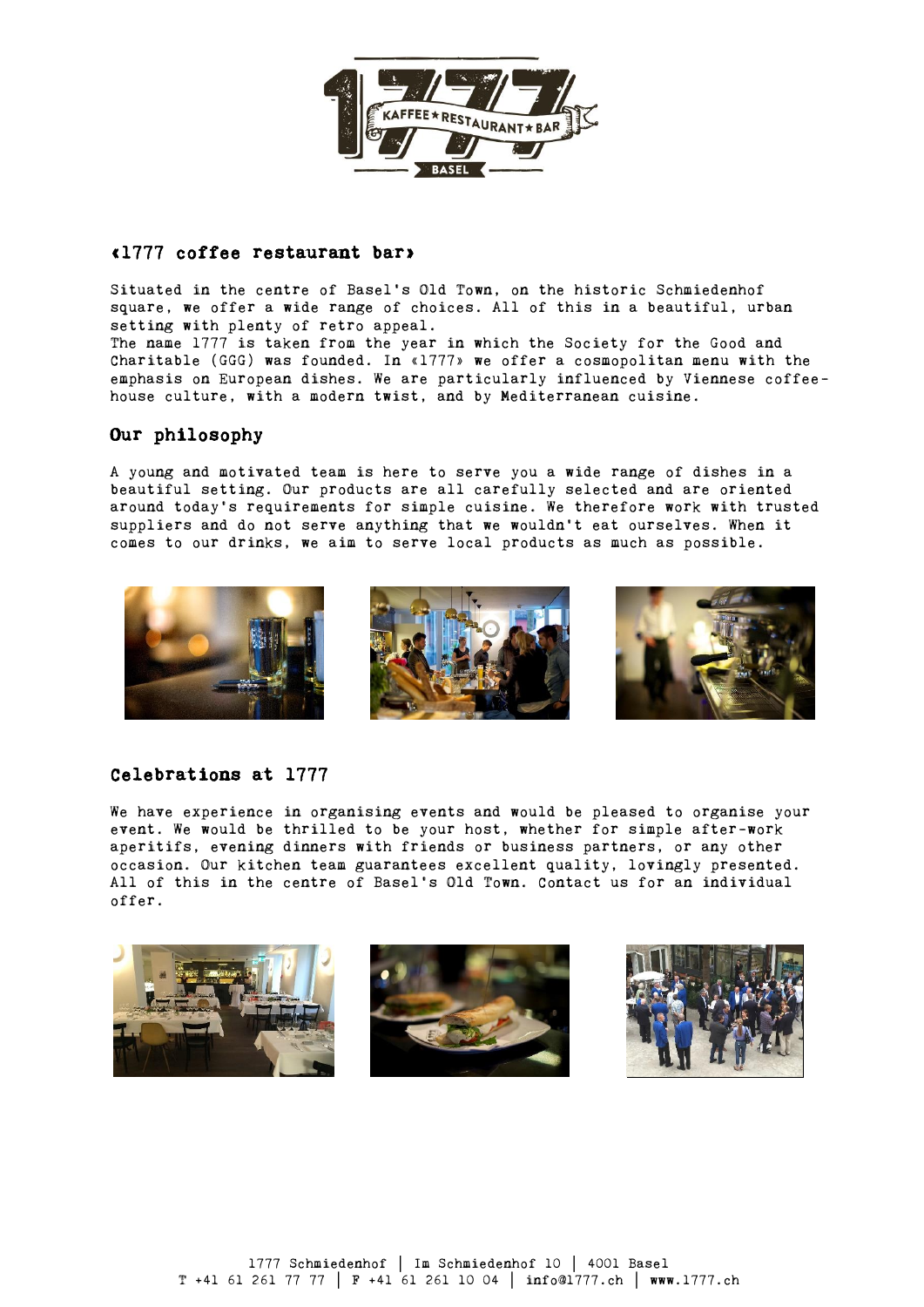

### Our premises

#### Restaurant 1777

 We have space in our restaurant for generous aperitifs and delicious evening meals for up to 80 people. All of this in a modern setting with plenty of retro appeal. The whole restaurant can be hired for private events.





#### Courtyard «Schmiedenhof square»

 We also offer a beautiful, historical and fantastic outdoor experience on the Schmiedenhof square for your event with maximum 80 people. With its re-design and idyllic, very central location, this square has become a type of "Piazza" in the centre of the city. Various plants, a beautiful tree and herb beds lend the area plenty of charm. The square is enhanced by a vintage bench as well as seating steps.



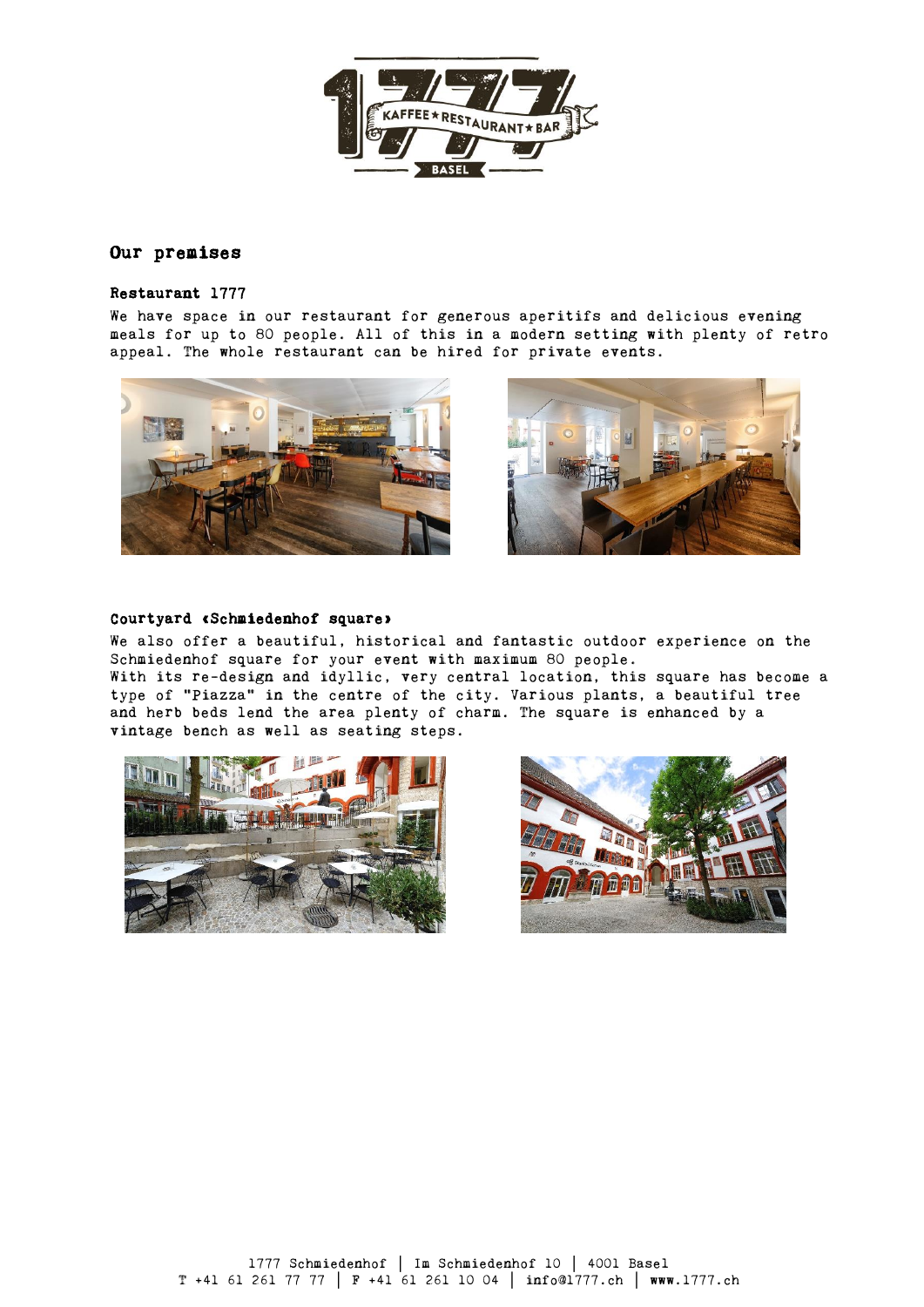

#### «Zunftsaal Schmiedenhof» & «Vorgesetztenzimmer»

 We would be thrilled to host you in the GGG Schmiedenhof room. There is a unique range of options available in the «Zunftsaal» (guild hall) and «Vorgesetztenzimmer» (superior room), suitable for all kinds of occasions (aperitifs, evening meals, presentations, celebrations, birthdays, meetings, seminars, etc.). The rooms must be hired through us from the GGG. We would be delighted to make these arrangements for you.





«Zunftsaal Schmiedenhof»:

- Size: approx. 110 m<sup>2</sup>
- 100 to 120 seats with concert seating arrangement
- Up to 80 seats for seated banquets
- Room rent of the «Zunftsaal» at CHF 550.00 per day

«Vorgesetztenzimmer Schmiedenhof»:

- Suitable for meetings, presentations, small parties
- $\bullet$  Size: ca. 45 m<sup>2</sup>
- Up to 24 persons
- Room rent of the «Vorgesetztenzimmer» at CHF 330.00 per day

Room rent of the «Zunftsaal» AND «Vorgesetztenzimmer»: CHF 700.00 per day (flat-rate for both rooms)